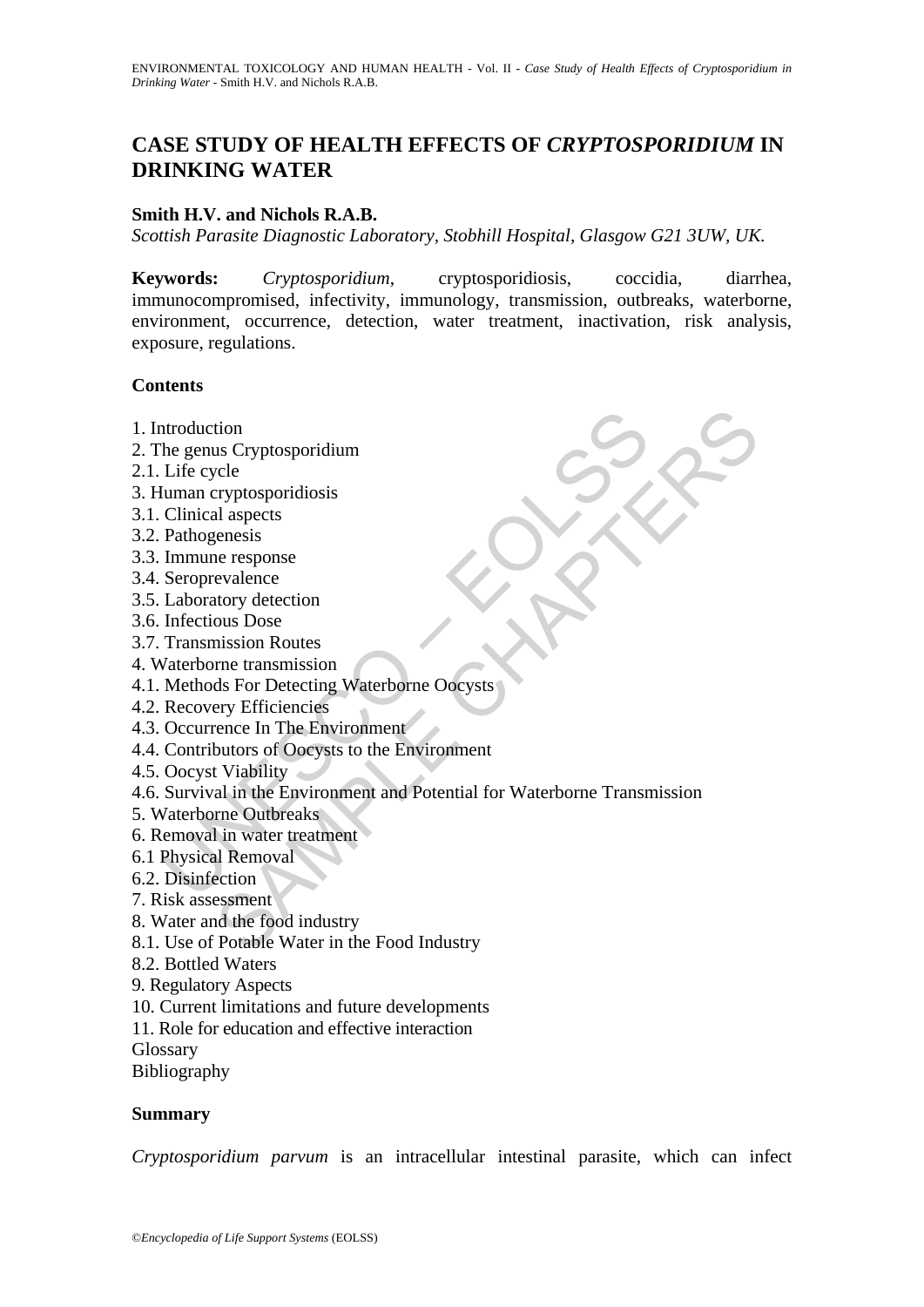numerous mammalian hosts. Infection in immunocompetent individuals is self-limiting, but in immunocompromised individuals, especially those individuals with AIDS, cryptosporidiosis can be protracted, causing severe disease which can be fatal. Cellular immunity appears important in limiting infection, but immunocompetent individuals can become re-infected. *C. parvum* has a worldwide distribution and is endemic in areas of poor hygiene. The infectious dose is thought to be small and development is intracellular, but extracytoplasmic.

The life cycle, consisting of both asexual and sexual stages, is completed within a single host and an autoinfective cycle ensures that numerous environmentally robust oocysts are excreted in feces. Up to  $10^{10}$  oocysts can be excreted by a symptomatic individual and can contribute to the gross contamination of terrestrial and aquatic environments. There are no pathognomonic signs and symptoms.

Transmission is by any route whereby infectious oocysts are ingested by a susceptible host. Person to person, zoonotic, waterborne, foodborne and airborne transmission routes have been documented. Waterborne transmission has gained importance in the last thirteen years because of the large number of potential hosts, which can be infected from one contamination event. *C. parvum* oocysts can occur commonly in the aquatic environment and their small size enables them to penetrate through physical water treatment processes.

Ensision is by any route whereby infectious oocysts are ingeste.<br>
. Person to person, zoonotic, waterborne, foodborne and air<br>
thirteen years because of the large number of potential hosts, when<br>
the three parameters of t The parameter of the sympatric socysts are ingested by a susception of the promot person, zoonotic, waterborne, foodborne and airborne transmission be been documented. Waterborne, foodborne and airborne transmission be be Oocysts are chlorine insensitive at concentrations normally used in water treatment. More than 25 waterborne and foodborne outbreaks of cryptosporidiosis have been documented, affecting more than 417,000 individuals. The sources of waterborne contamination are not always readily identified because of the low efficiency of detection methods, which rely on filtering large volumes of water through depth filters or membranes, selectively recovering oocysts from the retentate and identifying them by epifluorescence microscopy using genus specific monoclonal antibodies. Methods are tedious and time consuming and rely on the expertise of highly trained personnel microscopists for reliable identification.

Effective assessment of likely risk to a population must be based upon solid biological parameters including species identification, viability status and infectivity potential of oocysts detected in environmental concentrates. Molecular biological methods of identification permit the discrimination of *C. parvum* from other species of *Cryptosporidium* that are not infectious to humans and between genotypes that are restricted to a particular host.

Further developments in this area should focus on more sensitive methods for oocyst isolation and identification, a firmer comprehension of oocyst survival in the environment and a better understanding of those genotypes that cause infection and disease in humans. Further effort should be directed towards developing effective chemotherapy and immunotherapy for cryptosporidiosis. *Cryptosporidium* can be controlled in water treatment and regulations governing oocyst densities in treated water or removal in treatment have been laid. Both education and legislation have significant roles in limiting oocyst contamination of drinking water.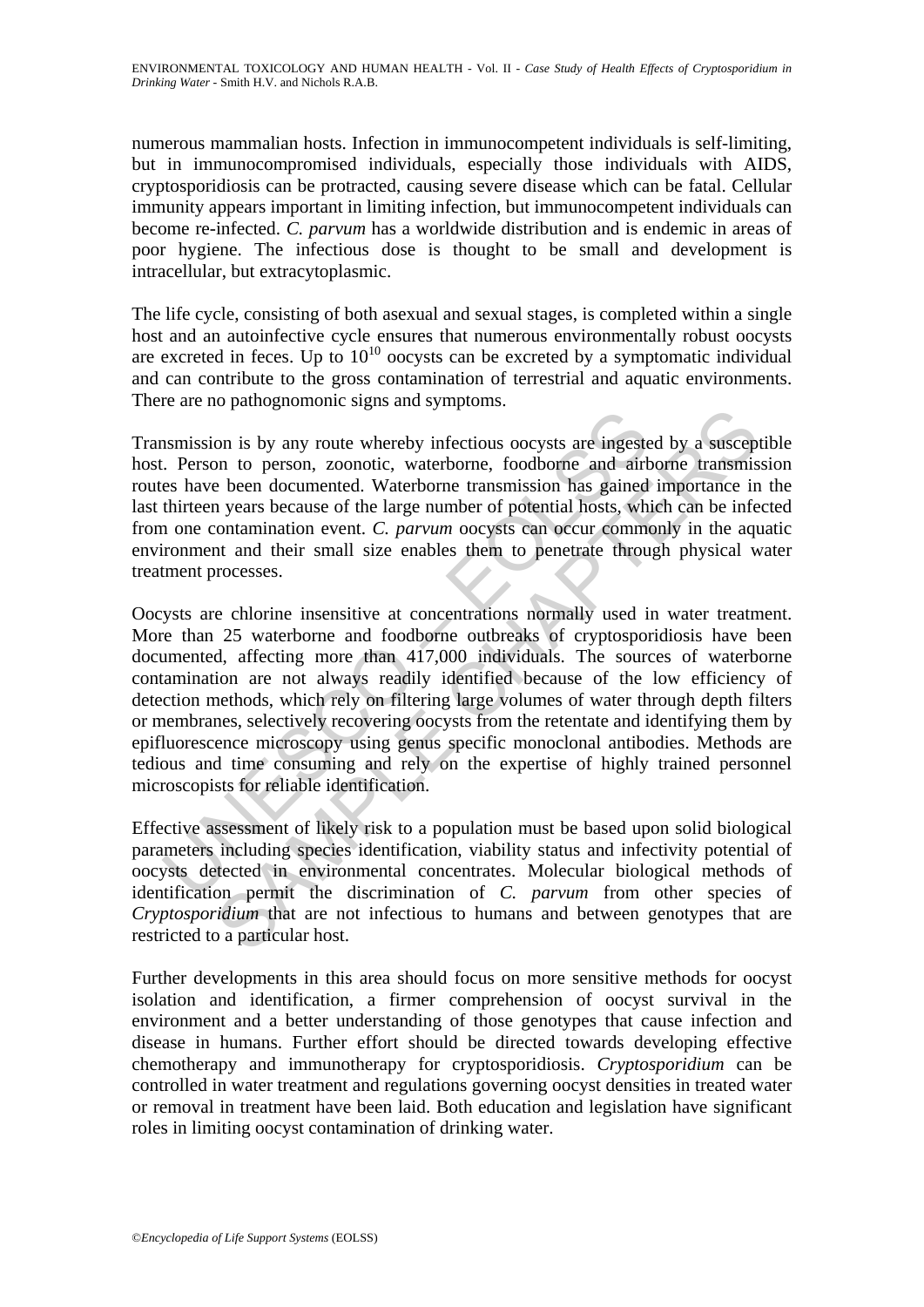# **1. Introduction**

In 1907, the parasitologist, Tyzzer described parasites found in the gastric crypts of an experimental laboratory mouse, which he named *Cryptosporidium muris*. In 1912 he described similar parasites in the intestinal tract of young weaned mice, which produced smaller oocysts and discovered that parasites released from these smaller oocysts caused infection in the intestinal tract of infected mice.

On the basis of these findings, he classified these parasites as a distinct species, *Cryptosporidium parvum*. The genus gained further significance when *Cryptosporidium* was recognized as a cause of morbidity and mortality in young turkeys in 1955, (*C. meleagridis*), and as a cause of scouring in calves in 1971. In 1976, two separate reports of human cryptosporidiosis were described. Since then *Cryptosporidium* has emerged as a pathogen of worldwide importance to man and as an important cause of neonatal disease in cattle and other livestock.

Based on the animal hosts from which they were isolated, more than forty "species" of *Cryptosporidium* have been described in the literature. However, cross transmission studies have demonstrated that *Cryptosporidium parvum* is not host specific, and that classification of species simply on the basis of isolation from a particular mammalian host is erroneous.

# **2. The Genus Cryptosporidium**

ation of worldwide importance to man and as an important<br>ase in cattle and other livestock.<br>
Ed on the animal hosts from which they were isolated, more than<br> *thosporidium* have been described in the literature. However,<br> or of worldwide importance to man and as an important cause of neor<br>attle and other livestock.<br>the animal hosts from which they were isolated, more than forty "species<br>ratile and other livestock.<br>the animal hosts from whic *Cryptosporidium* is a member of the phylum Apicomplexa, class Sporozoasida, subclass Coccidiasina, order Eucoccidiorida, suborder Eimeriorina, family Cryptosporidiidae. The genus name describes the transmissive stage (the oocyst), which contains four sporozoites that are not contained within sporocysts, hence *Cryptosporidium*. *Cryptosporidium spp*. are classified as coccidians and they make up the order Eucoccidiorida with four other genera, *Cyclospora*, *Isospora*, *Sarcocystis* and *Toxoplasma*, all of which cause disease in humans.

The genus *Cryptosporidium* differs from other coccidia whose oocysts require a period of maturation (sporulation) outside the host in order to become infectious for the next host. *Cryptosporidium* oocysts are fully sporulated, hence are infectious for another susceptible host, when excreted.

Currently, eight species are recognized: *C. parvum* (primary pathogen in humans and ruminants), *C. muris* (rodents and ruminants), *C. meleagridis* (turkeys) and *C. baileyi*  (primarily gallinaceous birds), *C. serpentis* (reptiles), *C. nasorum* (fish), *C. felis* (cats) and *C. wrairi* (guinea pigs).

The current classification is based upon a variety of parameters including host preference and cross transmissibility, morphological differences, sites of infection, etc., and, increasingly, molecular taxonomic methods will assist in assigning species and genus status. *C. nasorum*, which infects fish may be reclassified into a new genus *Piscicryptosporidium*, on the basis of ultrastructural and development differences in the parasites.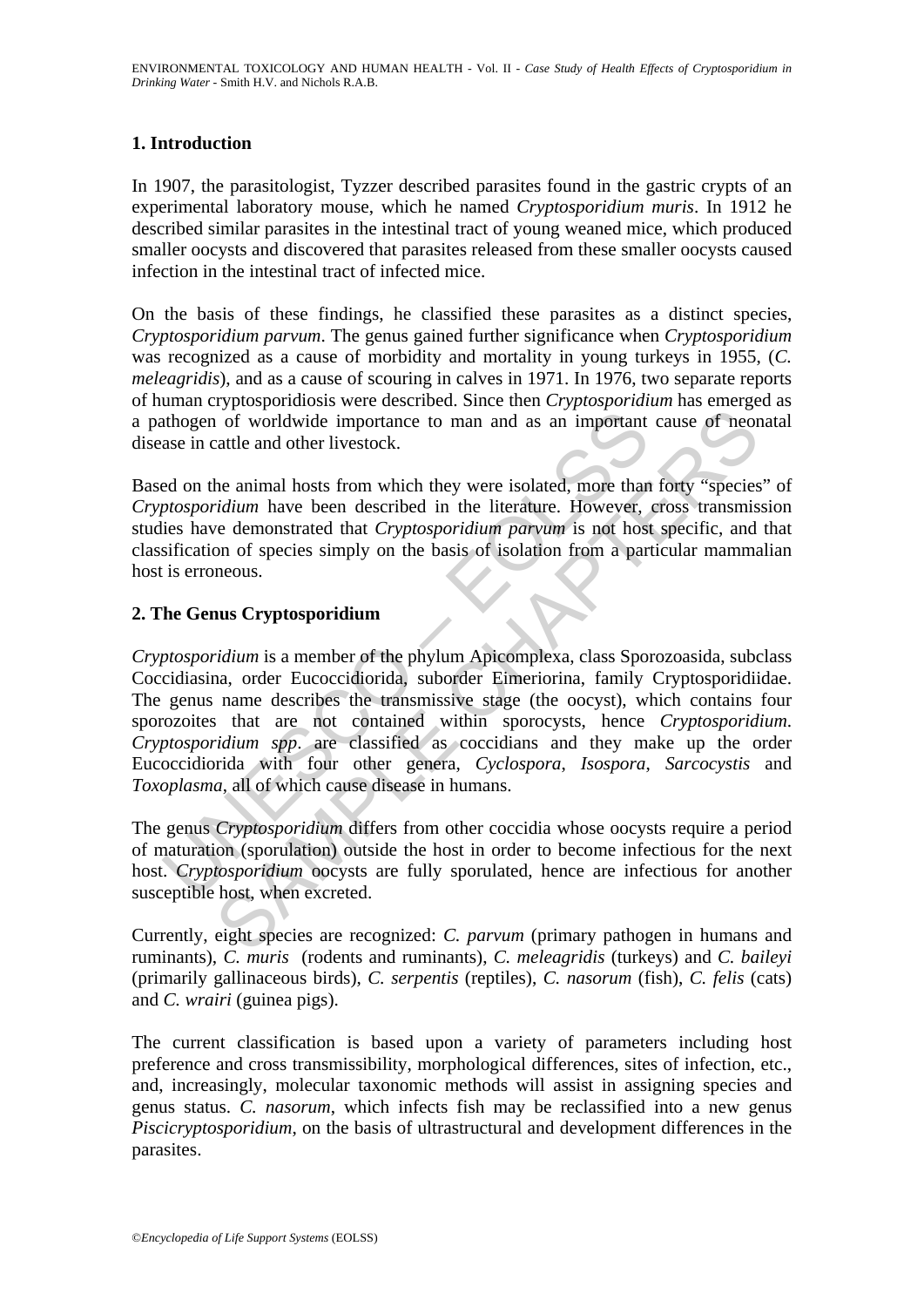ENVIRONMENTAL TOXICOLOGY AND HUMAN HEALTH - Vol. II - *Case Study of Health Effects of Cryptosporidium in Drinking Water* - Smith H.V. and Nichols R.A.B.

| <b>Species of</b><br>Cryptosporidium                                                                                                                                                                                                                                                                                                                                                                                                                                                                                                                                                                                                                                                                                                                                                                                                                                                                                                                   | <b>Dimensions</b><br>of oocysts (µm) | Site of infection                      | Host                  | <b>Molecular</b><br>typing                     |
|--------------------------------------------------------------------------------------------------------------------------------------------------------------------------------------------------------------------------------------------------------------------------------------------------------------------------------------------------------------------------------------------------------------------------------------------------------------------------------------------------------------------------------------------------------------------------------------------------------------------------------------------------------------------------------------------------------------------------------------------------------------------------------------------------------------------------------------------------------------------------------------------------------------------------------------------------------|--------------------------------------|----------------------------------------|-----------------------|------------------------------------------------|
| Cryptosporidium<br>parvum                                                                                                                                                                                                                                                                                                                                                                                                                                                                                                                                                                                                                                                                                                                                                                                                                                                                                                                              | $4.5 \times 5.5$                     | small intestine                        | mammals               | PCR-RFLP of<br>18S rRNA gene                   |
| Cryptosporidium<br>muris                                                                                                                                                                                                                                                                                                                                                                                                                                                                                                                                                                                                                                                                                                                                                                                                                                                                                                                               | 5.6 x 7.4                            | stomach                                | mammals               | PCR-RFLP of<br>18S rRNA gene                   |
| Cryptosporidium felis                                                                                                                                                                                                                                                                                                                                                                                                                                                                                                                                                                                                                                                                                                                                                                                                                                                                                                                                  | $4.5 \times 5.0$                     | small intestine                        | felids                | PCR-RFLP of<br>ITS1 region of<br>18S rRNA gene |
| Cryptosporidium<br>wrairi                                                                                                                                                                                                                                                                                                                                                                                                                                                                                                                                                                                                                                                                                                                                                                                                                                                                                                                              | $4.0 - 5.0 \times 4.8$<br>5.6        | small intestine                        | guinea pigs           | PCR-RFLP of<br>COWP gene                       |
| Cryptosporidium<br>baileyi                                                                                                                                                                                                                                                                                                                                                                                                                                                                                                                                                                                                                                                                                                                                                                                                                                                                                                                             | 4.6 x 6.2                            | trachea, bursa of<br>Fabricius, cloaca | gallinaceous<br>birds | PCR-RFLP of<br>18S rRNA gene                   |
| Cryptosporidium<br>meleagridis                                                                                                                                                                                                                                                                                                                                                                                                                                                                                                                                                                                                                                                                                                                                                                                                                                                                                                                         | $4.5 - 4.0 \times 4.6$<br>5.2        | intestine                              | turkeys               | not known                                      |
| Cryptosporidium<br>serpentis                                                                                                                                                                                                                                                                                                                                                                                                                                                                                                                                                                                                                                                                                                                                                                                                                                                                                                                           | $4.8 - 5.6 \times 5.6$<br>6.6        | stomach                                | snakes                | not known                                      |
| Cryptosporidium<br>saurophilum                                                                                                                                                                                                                                                                                                                                                                                                                                                                                                                                                                                                                                                                                                                                                                                                                                                                                                                         | $4.2 - 5.2 \times 4.4$<br>5.6        | intestinal and<br>cloacal mucosa       | lizards               | not known                                      |
| Cryptosporidium<br>nasorum                                                                                                                                                                                                                                                                                                                                                                                                                                                                                                                                                                                                                                                                                                                                                                                                                                                                                                                             | $3.6 \times 3.6$                     | intestine                              | fish                  | not known                                      |
| Cryptosporidium sp.                                                                                                                                                                                                                                                                                                                                                                                                                                                                                                                                                                                                                                                                                                                                                                                                                                                                                                                                    | $4.5 - 6.0 \times 3.6$<br>5.6        | small intestine                        | bobwhite<br>quail     | not known                                      |
| Cryptosporidium sp.                                                                                                                                                                                                                                                                                                                                                                                                                                                                                                                                                                                                                                                                                                                                                                                                                                                                                                                                    | $5.8 - 5.0 \times 8.0$<br>5.6        | ? intestine                            | snakes,<br>reptiles   | not known                                      |
| Table 1. Some differences between some species within the genus Cryptosporidium<br>lost species, site of development and oocyst morphometry (size and shape) are used t<br>etermine Cryptosporidium species (Table 1). Latterly, molecular methods for specie<br>lentification have also been described and should be used in conjunction with more<br>onventional parameters. Oocysts of various Cryptosporidium species vary in shape an<br>ze (Table 1) although overlap in size can occur.<br>solates from humans are named C. parvum or Cryptosporidium sp. Current molecula<br>vidence suggests that within the parasites excreted by human beings, there are tw<br>enotypes (human $(H)$ ; calf $(C)$ ) with different mammalian host ranges. Both genotype<br>H and C) can infect humans, genotype C isolates can infect humans and other<br>nammalian hosts, whereas genotype H does not appear to infect non-human (calf an<br>nouse) hosts. |                                      |                                        |                       |                                                |

# **2.1. Life cycle**

C. *parvum* is an obligate intracellular parasite and is monoxenous, completing its life cycle in a single host. All stages of the life cycle occur either in epithelial cells lining the intestine or, less frequently, the respiratory tract, within parasitophorous vacuoles situated in the brush border between the plasma membrane and the cytoplasm, or in the lumen. The oocyst of *C. parvum* is spherical or sub-spherical, smooth walled, measures 4.5 - 5.5 microns in diameter and contains four naked sporozoites. Upon ingestion by a susceptible host, exposure of oocysts to the acidic environment of the stomach and the alkaline environment of the small intestine causes the four crescent-shaped sporozoites to excyst and initiate the endogenous stages of asexual development in the brush border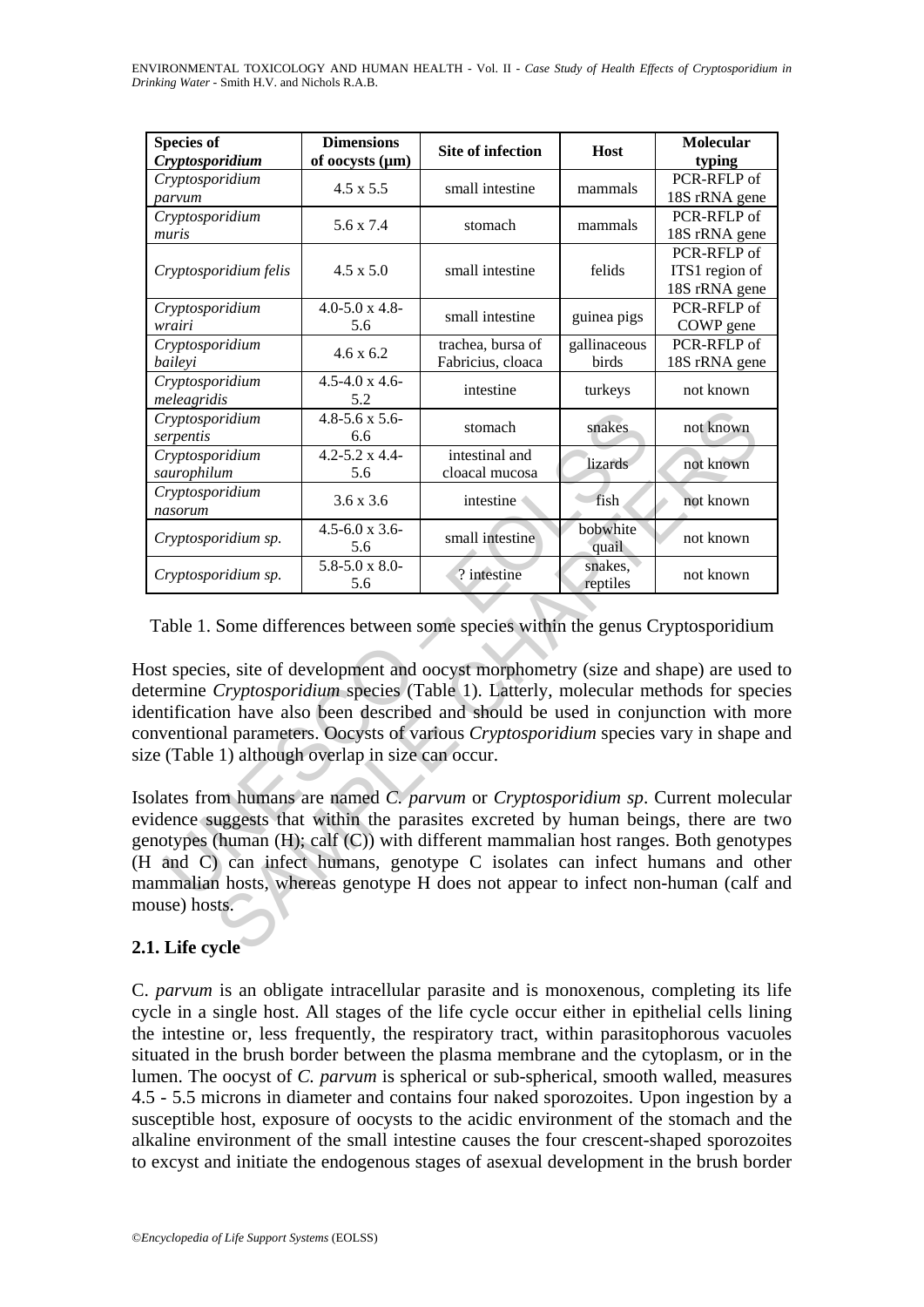ENVIRONMENTAL TOXICOLOGY AND HUMAN HEALTH - Vol. II - *Case Study of Health Effects of Cryptosporidium in Drinking Water* - Smith H.V. and Nichols R.A.B.

of the intestinal epithelium. Several cycles of asexual reproduction (merogony, schizogony) initiated by merozoites occur, augmenting the number of parasites. Some merozoites transform into microgametocytes and macrogametocytes to initiate the sexual component of the life cycle which, after fusion of the gametes to form the zygote, transforms into a thick walled oocyst. The newly formed oocyst undergoes sporogony and is excreted in the feces as a fully sporulated, environmentally robust, thick walled oocyst. A small proportion of zygotes (∼20%) are believed to form thin walled, autoinfective oocysts, whose sporozoites excyst during passage through the intestinal tract to augment infection.

### **3. Human cryptosporidiosis**

#### **3.1. Clinical aspects**

France are no pathogonomonic signs. Cryptosporidiosis is associated w<br>thea, rapid weight loss, dehydration and abdominal cramp<br>ptoms may also include low grade fever, nausea, vomiting, ang<br>untificatation of symptoms, range an appearance signs. Cryptosporidiosis is associated with profuse wan payalo weight loss, dehydration and abdominal eramps. Less freq may also include low grade fever, nausea, vomiting, anorexia and ger may also include lo There are no pathognomonic signs. Cryptosporidiosis is associated with profuse watery diarrhea, rapid weight loss, dehydration and abdominal cramps. Less frequent symptoms may also include low grade fever, nausea, vomiting, anorexia and general fatigue. The incubation period, the time from ingestion of organisms to the manifestation of symptoms, ranges from 5 to 10 days but can be as much as 28 days. In immunocompetent individuals, both duration and severity of disease can vary, but the diarrhea is self-limiting and the infection is limited to the small and large intestine. In immunocompromised individuals, especially those with acquired immunodeficiency syndrome (AIDS), infection may lead to dehydration, electrolyte imbalance, and eventually death.

Infection in such patients may spread along the gastrointestinal tract to the esophagus, stomach, gall bladder, common bile duct, rectum, appendix and into the respiratory tract. Immunocompromised individuals include those with AIDS, primary immune deficiencies, other acquired abnormalities of T lymphocytes, hypo- and agammaglobulinaemia, X-linked hyperimmunoglobulin M syndrome, severe combined immunodeficiency syndrome, leukemia (especially during aplastic crises), those receiving immunosuppressive drugs for transplantation and chemotherapy and those with severe malnutrition where infection may be associated with measles.

Young children are more susceptible to infections and may have more severe clinical signs due to an immature immune system and poor hygiene habits. Breast fed babies are protected from a variety of intestinal infections including *Cryptosporidium*. This protection arises from various specific and non-specific mechanisms including antibodies colostrum and milk, and the production of organic acids from the metabolism of intestinal anaerobes (especially bifidobacteria) stimulated by human milk substances. After weaning, the acquisition of infection is frequently due to exposure to contaminated individuals, fluids and food.

Asymptomatic infections appear to be more prevalent in children, young adults and AIDS patients in endemic areas of disease. Children infected with *Cryptosporidium* suffer retarded growth. In a study that measured the weight of 1064 children with cryptosporidiosis from Guinea-Bissau, a loss of 392 g in boys and 294 g in girls at two years of age was observed compared to uninfected controls. Weight loss was not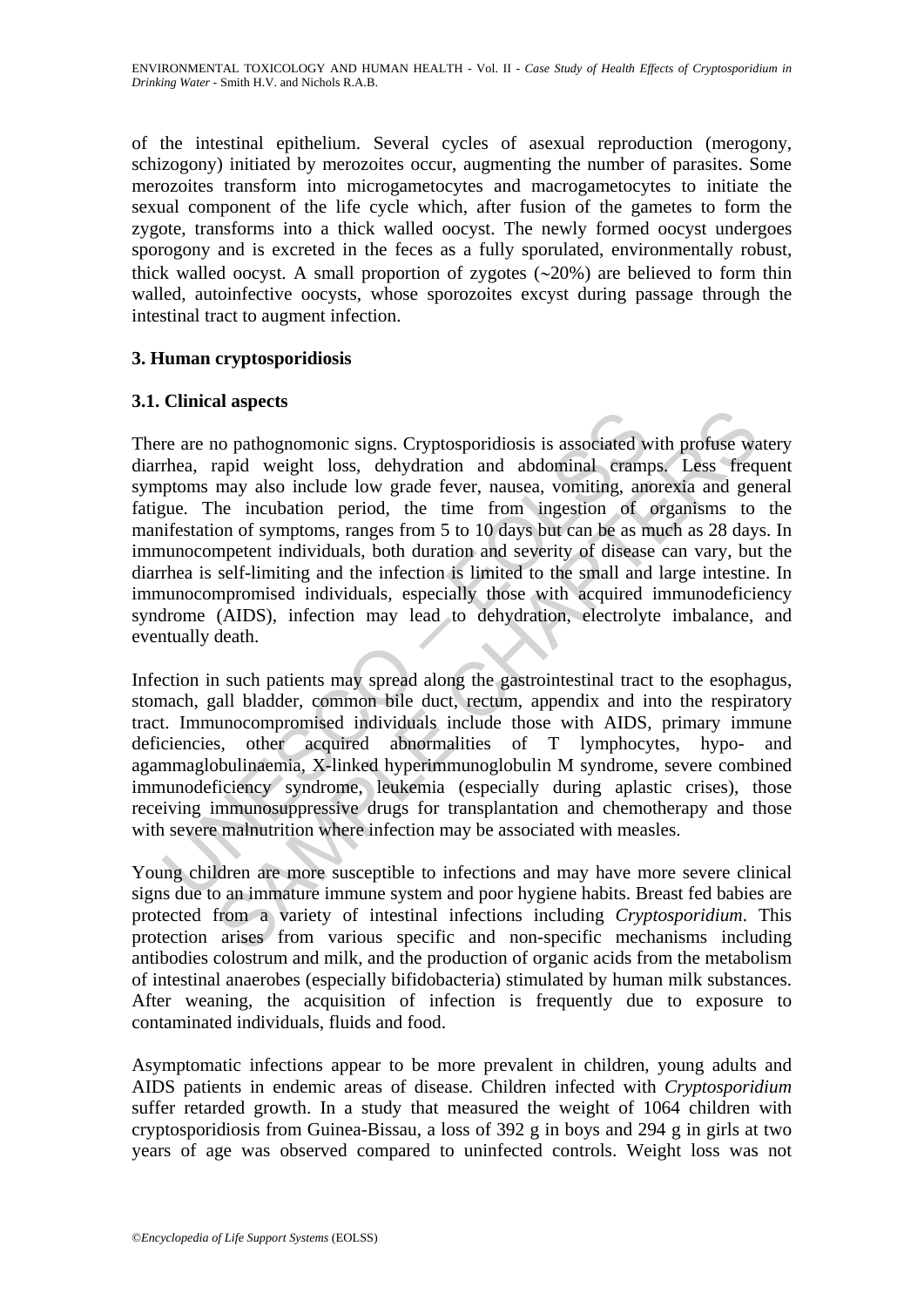ENVIRONMENTAL TOXICOLOGY AND HUMAN HEALTH - Vol. II - *Case Study of Health Effects of Cryptosporidium in Drinking Water* - Smith H.V. and Nichols R.A.B.

compensated by time, and the study suggested that cryptosporidiosis in infancy has a permanent deleterious effect on growth. Asymptomatic infections are reported to be more common than symptomatic infections and to cause weight loss in young Peruvian children. Of 207 children (aged 0 to 3 months) studied, 45% became infected over the following two years of life. Fifty seven infected children were assessed, of which 63% were asymptomatic.

Symptomatic cases lost an average of 342 g during the first month of infection whereas asymptomatic children lost an average of 162 g, compared to uninfected controls. Since asymptomatic infections were more common in the population studied, they may have accounted for retarded growth. Asymptomatic infections appeared to be common (39.7%) in a rural population of southern Indians with *Cryptosporidium* being one of the commonest parasites found in this highly parasitized population (97.4% of individuals infected, with 74.3% having multiple intestinal parasites). In 377 individuals studied, asymptomatic *Cryptosporidium* infections in 5 to 19 year olds of the northern Bolivian Altiplano were frequent (31.6%).

### **3.2. Pathogenesis**

cted, with 74.3% having multiple intestinal parasites). In 377 in<br>mptomatic *Cryptosporidium* infections in 5 to 19 year olds of the<br>plano were frequent (31.6%).<br>**Pathogenesis**<br>opathology of intestinal tissue reveals loss in 74.3% having multiple intestinal parastics). In 377 individuals studium and the method of the northern Boli<br>thi 74.3% having multiple intestinal parastics). In 377 individuals studie Cryptosporidium infections in 5 to Histopathology of intestinal tissue reveals loss of villus height, villus edema and an inflammatory reaction. The loss of microvilli and a decrease in the levels of microvillar disaccharidases might interfere with absorption and contribute to malnutrition. Local cellular infiltrates are usually of plasma cells and neutrophils, but also of sub-epithelial macrophages and lymphocytes and in moderate to severe infections, intraepithelial neutrophils are present. *Cryptosporidium* infected piglets demonstrate an increase in lamina propria macrophages producing tumor necrosis factor (TNF). Peyer's patches appear reactive.

The mechanism by which *Cryptosporidium* infections cause severe diarrhea is not well understood and an intensive search for an enterotoxin has been inconclusive. The secretory diarrhea has also been attributed to a prostaglandin-dependent effect however, experiments in infected piglets and calves, designed to measure the electrical resistance of the intestinal epithelium *in vivo*, demonstrate little change in permeability. This is supported by the observation that cell disruption is not usually seen as it is believed that the epithelium is repaired by the host.

The loss of epithelial barrier integrity has been observed in cell lines infected with sporozoites *in vitro*, yet pathological studies on the intestines of infected animals and humans indicate that diarrhea is the consequence of malabsorption, possibly due to a reduction of lactase activity. The neutrophil attracting chemokines, interleukin eight (IL8) and GROα, are upregulated in *C. parvum* infected monolayers of intestinal epithelial cells (HCT8, Caco 2) and basolateral secretion of IL8 into the underlying mucosa provides a mechanism for neutrophil accumulation at the site of infection.

#### **3.3. Immune response**

Both immunocompetent and immunocompromised infected individuals can mount antibody (humoral) responses to *Cryptosporidium* antigens. Infected individuals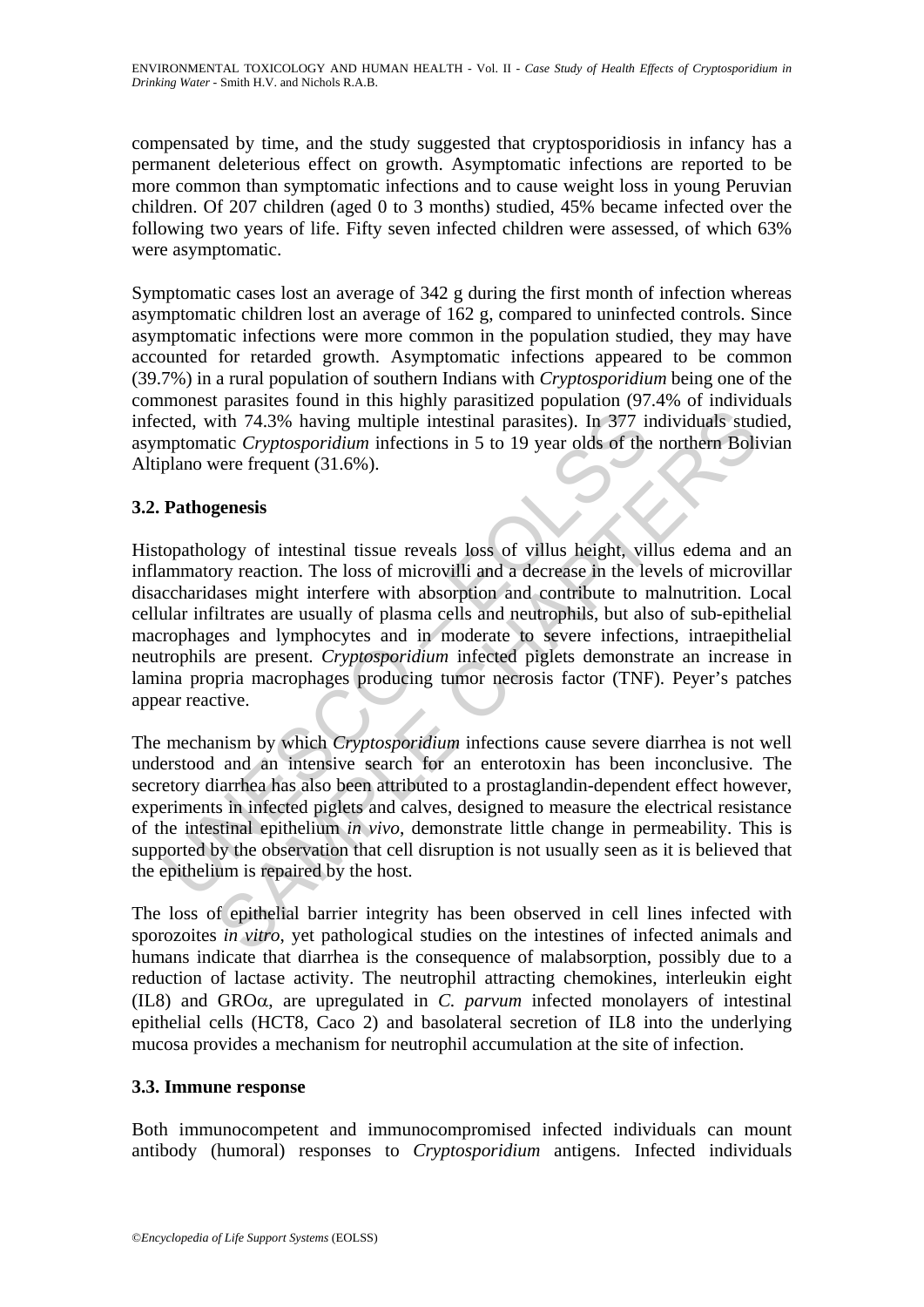respond to infection by producing IgM, IgG and IgA antibody isotypes which persist after infection thus, seropositive uninfected individuals reflect the fact that they have been exposed / infected, or both, previously. Exposure to *Cryptosporidium* can be common in some communities depending on a variety of factors including the level of endemic disease, the availability of transmission routes and hygiene.

A complete understanding of the significance of the humoral immune response of an individual to eradicate *Cryptosporidium* infections is still unclear. Chronic cryptosporidiosis can occur in hypogammaglobulinemic individuals in the absence of detectable antibodies. Chronically infected AIDS patients produce higher serum and salivary IgA antibody titers than non-chronically infected AIDS patients or uninfected immunocompetent controls, however they are unable to eradicate infections, indicating that other factors are involved in an effective protective immune response.

Crude, water soluble sporulated oocyst extracts, which contain a complex array of antigens have been used predominantly for serodiagnosis. In electro-immuno-transferblotting (Western blots, WB) using crude oocyst antigen, IgG antibody reacts primarily with 27, 17 and 15-kDa antigens whereas IgM can show modulation by reacting with the 27-kDa antigen and the IgA with the 17-kDa antigen.

de, water soluble sporulated oocyst extracts, which contain a<br>gens have been used predominantly for serodiagnosis. In electracting (Western blots, WB) using crude oocyst antigen, IgC antiboor<br>127, 17 and 15-kDa antigens wh Example sportlant and the coron of the complex and the system best of the use of predominantly for serol endominantly for serol endominantly of serol endominantly of serol endominantly of serol endominantly conducts and th The serological response of human volunteers to experimental infection was also assessed by WB. Volunteers with IgG antibody to the 27-kDa antigen moiety prior to exposure excreted fewer oocysts than volunteers without this antibody specificity. When sera from individuals involved in a waterborne outbreak in Talent, Oregon, USA were tested, both enzyme linked immunosorbent assay (ELISA) and WB detected an increase in antibody titre in individuals that reported consuming oocyst contaminated Talent water close to the time of the waterborne outbreak however, statistical significance was only observed with the WB results.

# **3.4. Seroprevalence**

Thirty two percent of adult US Peace Corps volunteers had anti-*Cryptosporidium* serum IgG prior to traveling to developing countries. Of 803 individuals, aged 6 months to 21 years from Oklahoma, USA, who were assessed for antibody to *Cryptosporidium*, 13% of children under five years of age had antibodies: this rate was higher for both those in day-care centers and those with a recent history of diarrhea. Antibody titer increased with age and remained constant with two peaks, one at five years (>30%) and the other at 14 years (58%) of age. These seropositivity rates are high compared to previous studies in the USA. A high antibody prevalence to *Cryptosporidium* (36%) has been associated with farming and milking in a Wisconsin (USA) farming community. In developing countries, seroprevalence rates can be extremely high: 95% of adults and children up to five years old were seropositive in a community in Fortaleza, Brazil; 64% of children and adults from Peru and Venezuela were seropositive, while 91% of Thai children from an orphanage had IgG antibodies. This rate contrasts sharply with reported incidence in countries such as Germany. Analysis of 495 sera from individuals of all age groups demonstrated 15.4% with anti-*Cryptosporidium* antibodies, yet considering that only 2% of cases of diarrhea were attributed to *Cryptosporidium* in Germany, this seroprevalence level is higher than anticipated. This discrepancy between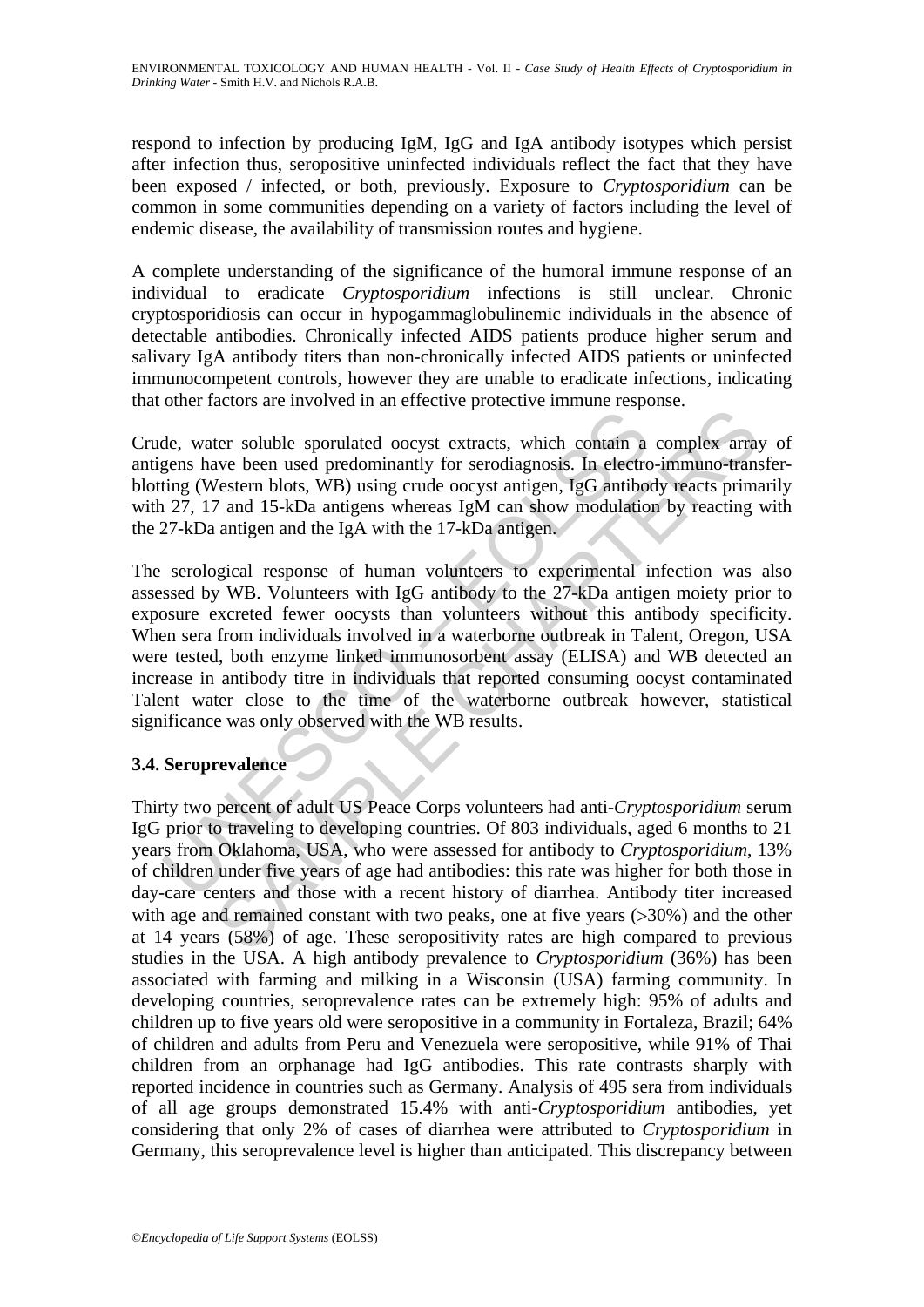serology and oocyst detection in feces could be due to asymptomatic infection, failure to report cryptosporidiosis or to a lower sensitivity of the coprodiagnostic test.

Both the inability to demonstrate effective protection with antibodies and to demonstrate that T cell immunocompromised patients contract chronic cryptosporidiosis indicates that involvement of the cellular immune response is necessary for the resolution of infection. Studies in humans support the concept that athymic or  $CD4^+$ cell-depleted mice cannot terminate *Cryptosporidium* infections. Correlation between CD4<sup>+</sup> cell densities and the development of clinical symptoms was studied in a waterborne outbreak among 1731 members of a drug rehabilitation community in Italy. In this community, 19.6% of individuals were HIV-positive and the attack rate in this group was 30.7% compared to 13.6% in the HIV-negative individuals. Amongst HIVpositive cases, the  $CD4^+$  cell densities determined the severity of clinical symptoms and their duration, with chronic disease (>30 days) occurring in 16 individuals (15.4%) with less than 150  $CD4^+$  cells per mm<sup>3</sup> at the onset of the infection.

# **3.5. Laboratory detection**

r duration, with chronic disease (>30 days) occurring in 16 indivity<br>than 150 CD4<sup>+</sup> cells per mm<sup>3</sup> at the onset of the infection.<br> **Laboratory detection**<br>
oratory detection of human cryptosporidiosis is by identificatio on, with chronic disease (>30 days) occurring in 16 individuals (15.4%)<br>50 CD4<sup>+</sup> cells per mm<sup>3</sup> at the onset of the infection.<br>**atory detection** of human cryptosporidiosis is by identification of occysts in form<br>drowing Laboratory detection of human cryptosporidiosis is by identification of oocysts in feces by microscopy following staining with modified Ziehl Neelsen (mZN), auramine phenol (AP) or immunofluorescence using a commercially available, genus specific, fluorescein isothiocyanate-labeled monoclonal antibody (FITC-mAb). Fresh or preserved stools can be concentrated to increase the yield of oocysts by sedimentation using the formol-ether or formol-ethyl acetate techniques or by flotation using sucrose, salt or zinc sulphate solutions. The sensitivity of detection is low using these methods: a detection limit of  $10^6$  oocysts mL $^{-1}$  of feces, in unconcentrated smears, was reported using the Kinyoun mZN (KmZN). Following formol-ethyl acetate concentration, between 1 x  $10^4$  and 5 x  $10^4$  oocysts  $g^{-1}$  are necessary to obtain a 100% detection efficiency using either KmZN or FITC-mAb. Oocysts are more readily detected in concentrates made from watery, diarrheal specimens than from formed stool specimens. The threshold for 100% detection efficiency using AP or FITC-mAb is 1 x  $10^3$  oocysts g<sup>-1</sup> for bovine feces. Fecal antigen detection immunoassays offer no increase in sensitivity over microscopy. The polymerase chain reaction (PCR) is more sensitive than conventional methods for detecting infections being able to identify *C. parvum* specific DNA from extracts of less than 100 oocysts. PCR will be useful for identifying asymptomatic carriers, and fomites, food and water contaminated with small numbers of oocysts. Rapid detection of carriers could limit clinical sequelae in 'at risk' groups and reduce environmental spread.

- -

-

TO ACCESS ALL THE **32 PAGES** OF THIS CHAPTER, Visi[t: http://www.eolss.net/Eolss-sampleAllChapter.aspx](https://www.eolss.net/ebooklib/sc_cart.aspx?File=E4-12-04-05)